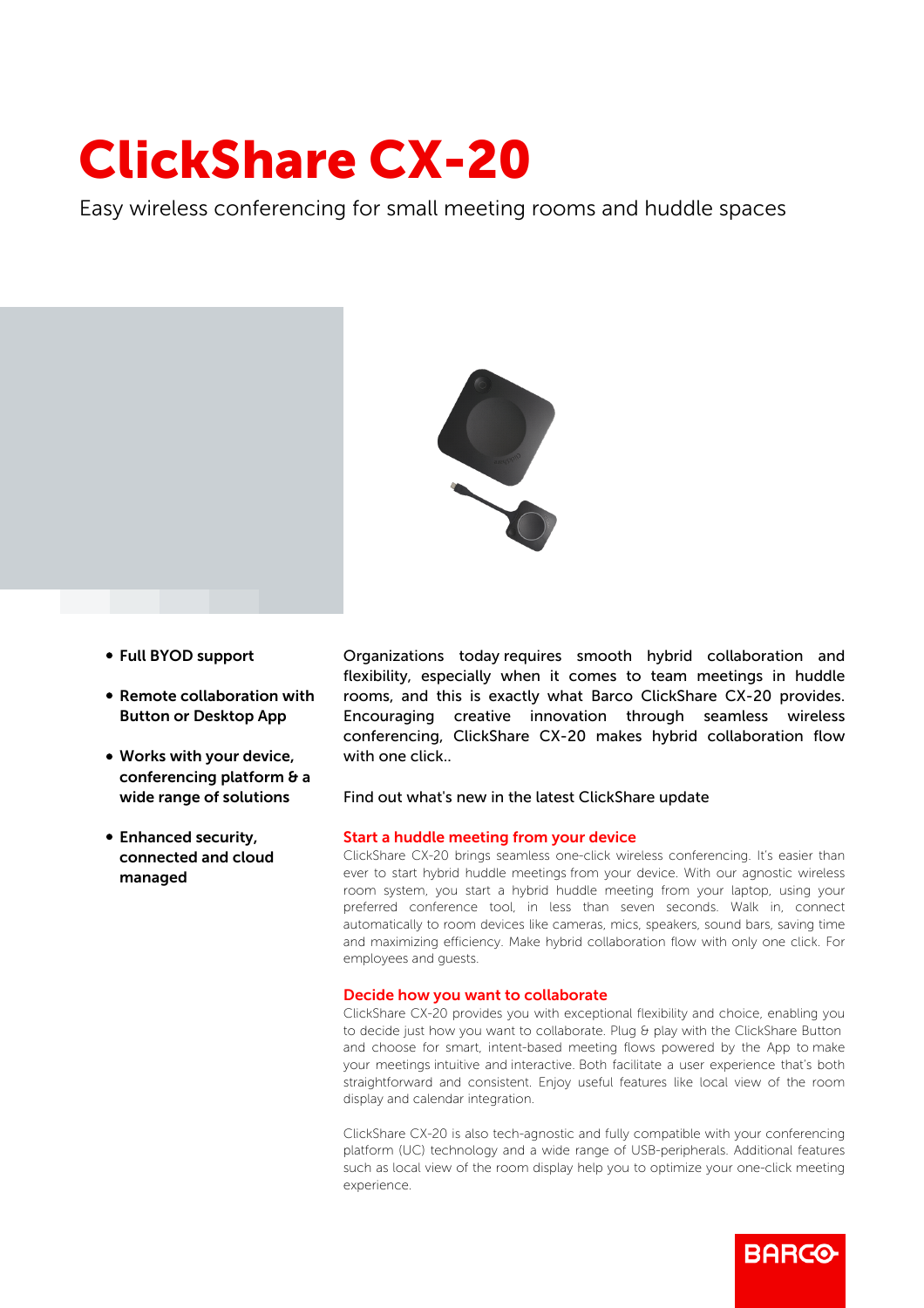

## Better hybrid meetings? Yes! With smart, intuitive meeting flows in the ClickShare App

Smart intent-based meeting flows make your meeting experience stress-free. Walk into the room, you immediately see if the room is available or booked. Automatically connect to the meeting room (PresentSense ultrasound proximity detection) or plug in a Button. ClickShare guides you as a host or participant (HostFlow). Start the meeting from your personal calendar with a single click (One-Click-Join).

Share your presentation, keep track of remote participant's video, side by side (ConferenceView). Share full screen or application window, while keeping your laptop screen private for note taking. When you end the call, the meeting room becomes a digital signage display.

#### Enhanced security and seamless integration

A set of IT friendly features makes ClickShare Conference a perfect fit to any enterprise environment. ClickShare Conference, excelling in enhanced security, seamlessly integrates in any IT- network. With the XMS (Cloud) Management Platform you enjoy easy management of units, intuitive user experiences and clear analytics to drive your digital workplace.

For practical questions on network deployment of the ClickShare Conference range, check our technical support or get in touch with your Barco contact.